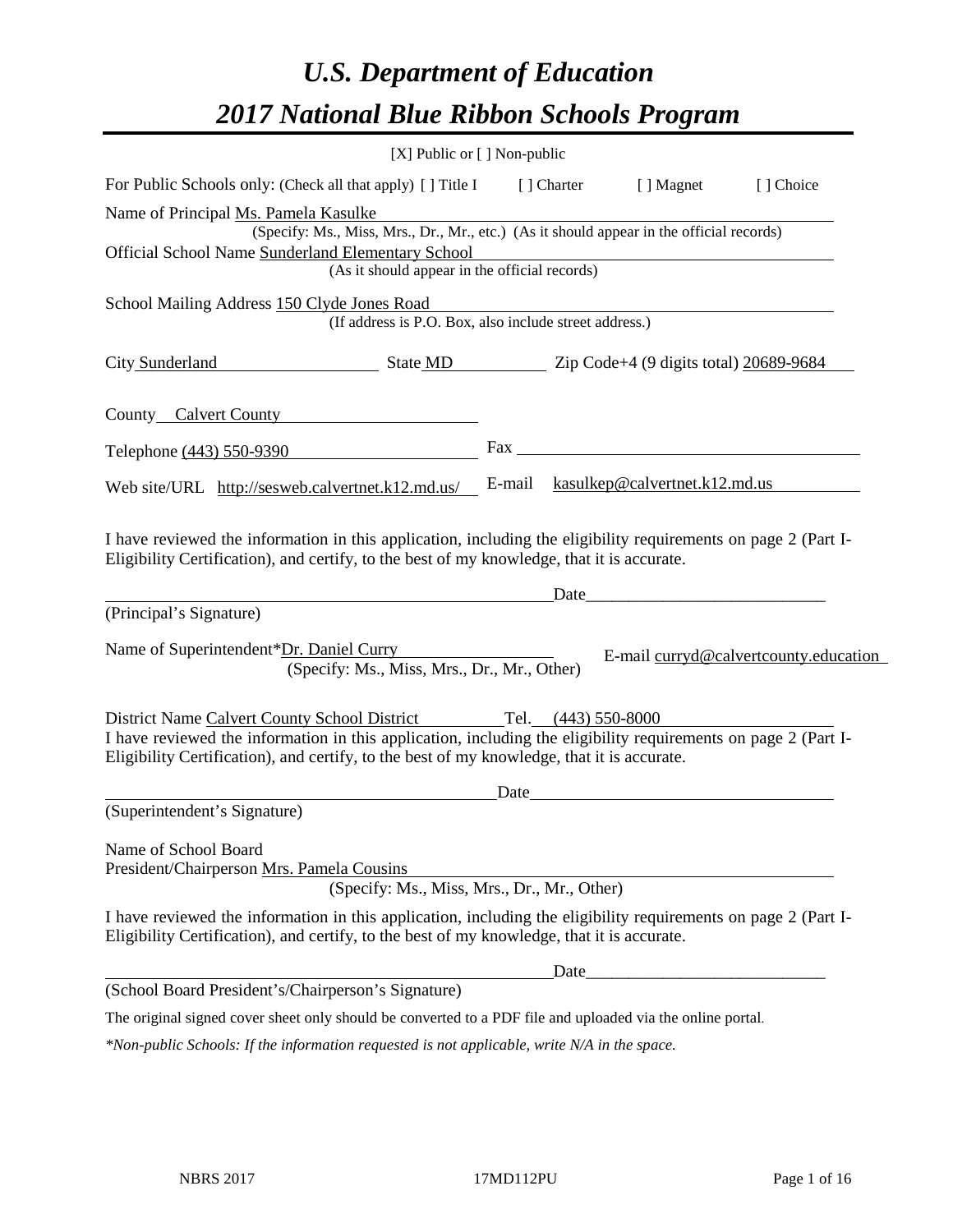The signatures on the first page of this application (cover page) certify that each of the statements below, concerning the school's eligibility and compliance with U.S. Department of Education and National Blue Ribbon Schools requirements, are true and correct.

- 1. The school configuration includes one or more of grades K-12. (Schools on the same campus with one principal, even a K-12 school, must apply as an entire school.)
- 2. All nominated public schools must meet the state's performance targets in reading (or English language arts) and mathematics and other academic indicators (i.e., attendance rate and graduation rate), for the all students group and all subgroups, including having participation rates of at least 95 percent using the most recent accountability results available for nomination.
- 3. To meet final eligibility, all nominated public schools must be certified by states prior to September 2017 in order to meet all eligibility requirements. Any status appeals must be resolved at least two weeks before the awards ceremony for the school to receive the award.
- 4. If the school includes grades 7 or higher, the school must have foreign language as a part of its curriculum.
- 5. The school has been in existence for five full years, that is, from at least September 2011 and each tested grade must have been part of the school for the past three years.
- 6. The nominated school has not received the National Blue Ribbon Schools award in the past five years: 2012, 2013, 2014, 2015, or 2016.
- 7. The nominated school has no history of testing irregularities, nor have charges of irregularities been brought against the school at the time of nomination. The U.S. Department of Education reserves the right to disqualify a school's application and/or rescind a school's award if irregularities are later discovered and proven by the state.
- 8. The nominated school has not been identified by the state as "persistently dangerous" within the last two years.
- 9. The nominated school or district is not refusing Office of Civil Rights (OCR) access to information necessary to investigate a civil rights complaint or to conduct a district-wide compliance review.
- 10. The OCR has not issued a violation letter of findings to the school district concluding that the nominated school or the district as a whole has violated one or more of the civil rights statutes. A violation letter of findings will not be considered outstanding if OCR has accepted a corrective action plan from the district to remedy the violation.
- 11. The U.S. Department of Justice does not have a pending suit alleging that the nominated school or the school district as a whole has violated one or more of the civil rights statutes or the Constitution's equal protection clause.
- 12. There are no findings of violations of the Individuals with Disabilities Education Act in a U.S. Department of Education monitoring report that apply to the school or school district in question; or if there are such findings, the state or district has corrected, or agreed to correct, the findings.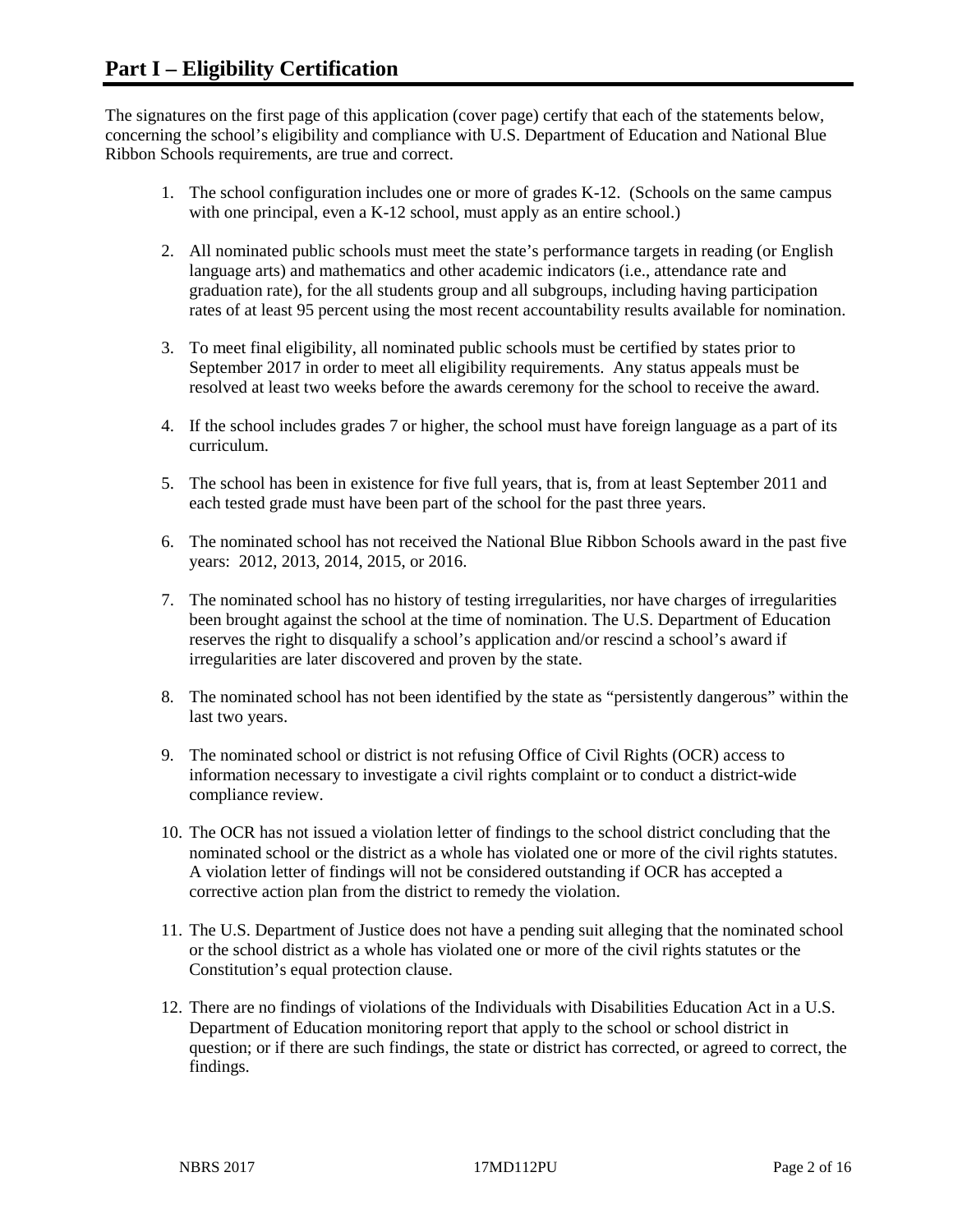#### **Data should be provided for the most recent school year (2016-2017) unless otherwise stated.**

#### **DISTRICT**

| Number of schools in the district<br>(per district designation): |                | 12 Elementary schools (includes $K-8$ )<br>6 Middle/Junior high schools |
|------------------------------------------------------------------|----------------|-------------------------------------------------------------------------|
|                                                                  |                | 4 High schools                                                          |
|                                                                  | 1 K-12 schools |                                                                         |

23 TOTAL

**SCHOOL** (To be completed by all schools)

- 2. Category that best describes the area where the school is located:
	- [] Urban or large central city [ ] Suburban with characteristics typical of an urban area [ ] Suburban [X] Small city or town in a rural area [ ] Rural
- 3. Number of students as of October 1, 2016 enrolled at each grade level or its equivalent in applying school:

| Grade                           | # of         | # of Females | <b>Grade Total</b> |
|---------------------------------|--------------|--------------|--------------------|
|                                 | <b>Males</b> |              |                    |
| <b>PreK</b>                     | 49           | 24           | 73                 |
| K                               | 55           | 46           | 101                |
| 1                               | 48           | 41           | 89                 |
| $\overline{2}$                  | 51           | 61           | 112                |
| 3                               | 48           | 56           | 104                |
| 4                               | 64           | 58           | 122                |
| 5                               | 59           | 63           | 122                |
| 6                               | 0            | 0            | 0                  |
| 7                               | 0            | $\theta$     | 0                  |
| 8                               | 0            | $\theta$     | 0                  |
| 9                               | 0            | 0            | 0                  |
| 10                              | 0            | 0            | $\theta$           |
| 11                              | 0            | 0            | 0                  |
| 12 or higher                    | 0            | 0            | $\Omega$           |
| <b>Total</b><br><b>Students</b> | 374          | 349          | 723                |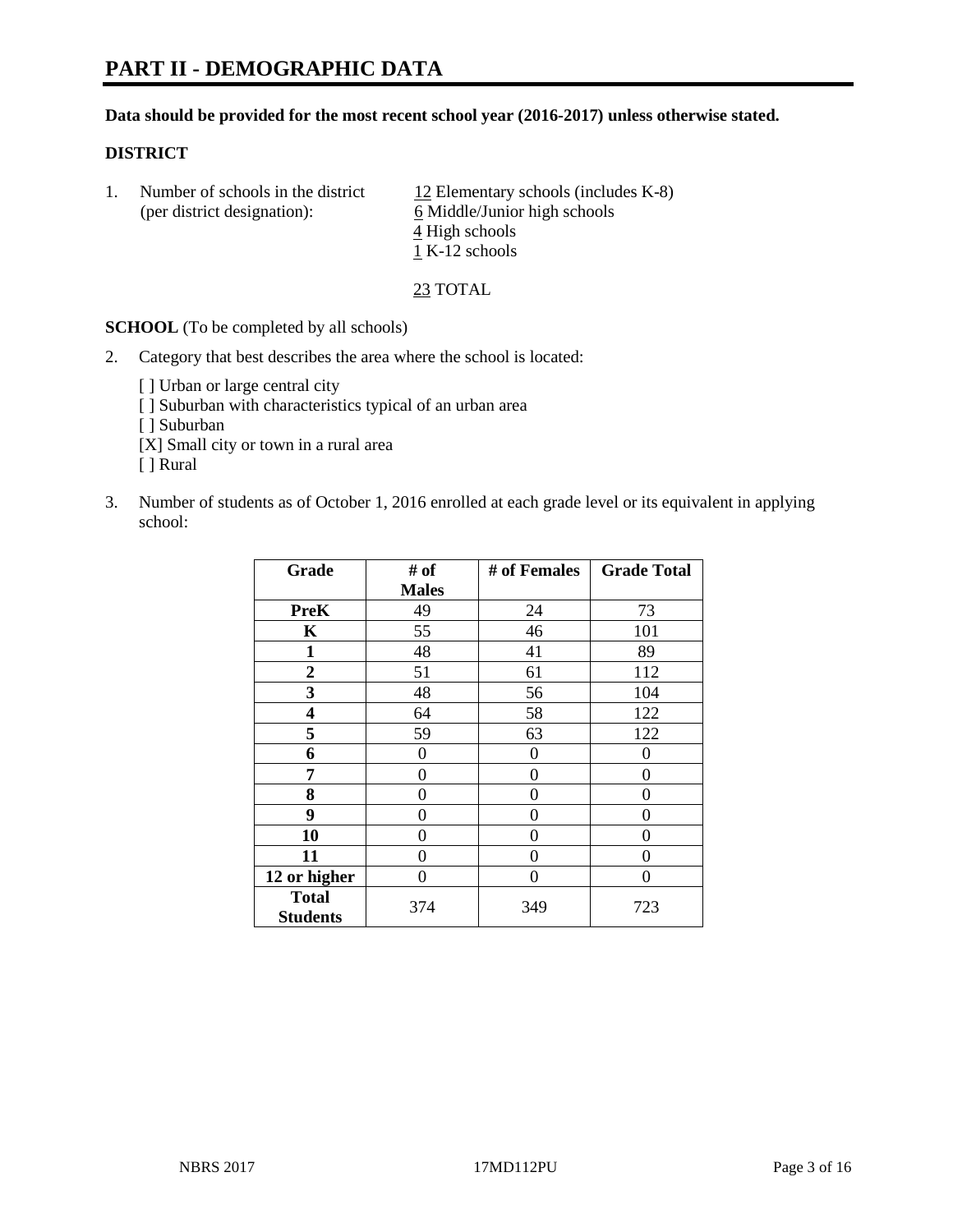the school: 1 % Asian

4. Racial/ethnic composition of  $\qquad 0 \%$  American Indian or Alaska Native 14 % Black or African American 4 % Hispanic or Latino 0 % Native Hawaiian or Other Pacific Islander 72 % White 9 % Two or more races **100 % Total**

(Only these seven standard categories should be used to report the racial/ethnic composition of your school. The Final Guidance on Maintaining, Collecting, and Reporting Racial and Ethnic Data to the U.S. Department of Education published in the October 19, 2007 *Federal Register* provides definitions for each of the seven categories.)

5. Student turnover, or mobility rate, during the 2015 – 2016 school year: 7%

This rate should be calculated using the grid below. The answer to (6) is the mobility rate.

| <b>Steps For Determining Mobility Rate</b>         | Answer |
|----------------------------------------------------|--------|
| (1) Number of students who transferred to          |        |
| the school after October 1, 2015 until the         | 25     |
| end of the 2015-2016 school year                   |        |
| (2) Number of students who transferred             |        |
| <i>from</i> the school after October 1, 2015 until | 24     |
| the end of the 2015-2016 school year               |        |
| (3) Total of all transferred students [sum of      | 49     |
| rows $(1)$ and $(2)$ ]                             |        |
| (4) Total number of students in the school as      | 723    |
| of October 1, 2015                                 |        |
| $(5)$ Total transferred students in row $(3)$      | 0.068  |
| divided by total students in row (4)               |        |
| $(6)$ Amount in row $(5)$ multiplied by 100        |        |

6. English Language Learners (ELL) in the school:  $1\%$ 

2 Total number ELL

Specify each non-English language represented in the school (separate languages by commas): **Spanish** 

- 7. Students eligible for free/reduced-priced meals: 16 % Total number students who qualify: 117
- 8. Students receiving special education services: 11 %

83 Total number of students served

Indicate below the number of students with disabilities according to conditions designated in the Individuals with Disabilities Education Act. Do not add additional conditions. It is possible that students may be classified in more than one condition.

| 12 Autism                             | 1 Orthopedic Impairment                 |
|---------------------------------------|-----------------------------------------|
| 0 Deafness                            | 8 Other Health Impaired                 |
| 0 Deaf-Blindness                      | 6 Specific Learning Disability          |
| 0 Emotional Disturbance               | 30 Speech or Language Impairment        |
| 1 Hearing Impairment                  | 0 Traumatic Brain Injury                |
| 0 Mental Retardation                  | 0 Visual Impairment Including Blindness |
| $\underline{0}$ Multiple Disabilities | 25 Developmentally Delayed              |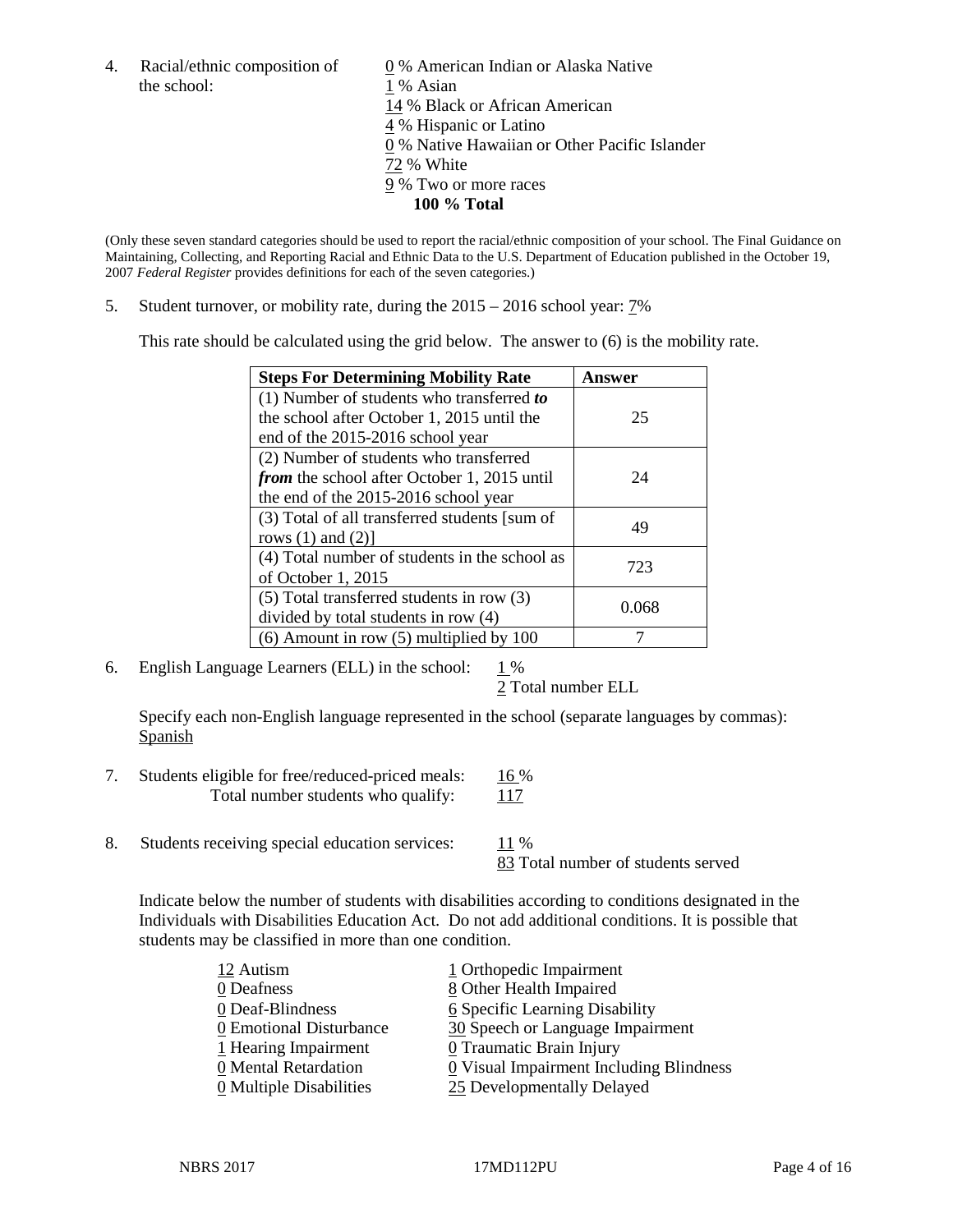- 9. Number of years the principal has been in her/his position at this school:  $1$
- 10. Use Full-Time Equivalents (FTEs), rounded to nearest whole numeral, to indicate the number of school staff in each of the categories below:

|                                        | <b>Number of Staff</b> |
|----------------------------------------|------------------------|
| Administrators                         |                        |
| Classroom teachers including those     |                        |
| teaching high school specialty         | 36                     |
| subjects                               |                        |
| Resource teachers/specialists/coaches  |                        |
| e.g., reading, math, science, special  | 5                      |
| education, enrichment, technology,     |                        |
| art, music, physical education, etc.   |                        |
| Paraprofessionals under the            |                        |
| supervision of a licensed professional | 11                     |
| supporting single, group, or classroom |                        |
| students.                              |                        |
| Student support personnel              |                        |
| e.g., guidance counselors, behavior    |                        |
| interventionists, mental/physical      |                        |
| health service providers,              | $\mathcal{D}$          |
| psychologists, family engagement       |                        |
| liaisons, career/college attainment    |                        |
| coaches, etc.                          |                        |

- 11. Average student-classroom teacher ratio, that is, the number of students in the school divided by the FTE of classroom teachers, e.g.,  $22:1$   $20:1$
- 12. Show daily student attendance rates. Only high schools need to supply yearly graduation rates.

| <b>Required Information</b> | 2015-2016 | 2014-2015 | 2013-2014 | 2012-2013 | 2011-2012 |
|-----------------------------|-----------|-----------|-----------|-----------|-----------|
| Daily student attendance    | 96%       | 96%       | 96%       | 96%       | 96%       |
| High school graduation rate | 0%        | 0%        | 0%        | 9%        | 0%        |

#### 13. **For high schools only, that is, schools ending in grade 12 or higher.**

Show percentages to indicate the post-secondary status of students who graduated in Spring 2016.

| <b>Post-Secondary Status</b>                  |    |
|-----------------------------------------------|----|
| Graduating class size                         |    |
| Enrolled in a 4-year college or university    | 0% |
| Enrolled in a community college               | 0% |
| Enrolled in career/technical training program | 0% |
| Found employment                              | 0% |
| Joined the military or other public service   | 0% |
| Other                                         | በ% |

14. Indicate whether your school has previously received a National Blue Ribbon Schools award.  $Yes$  No  $X$ 

If yes, select the year in which your school received the award.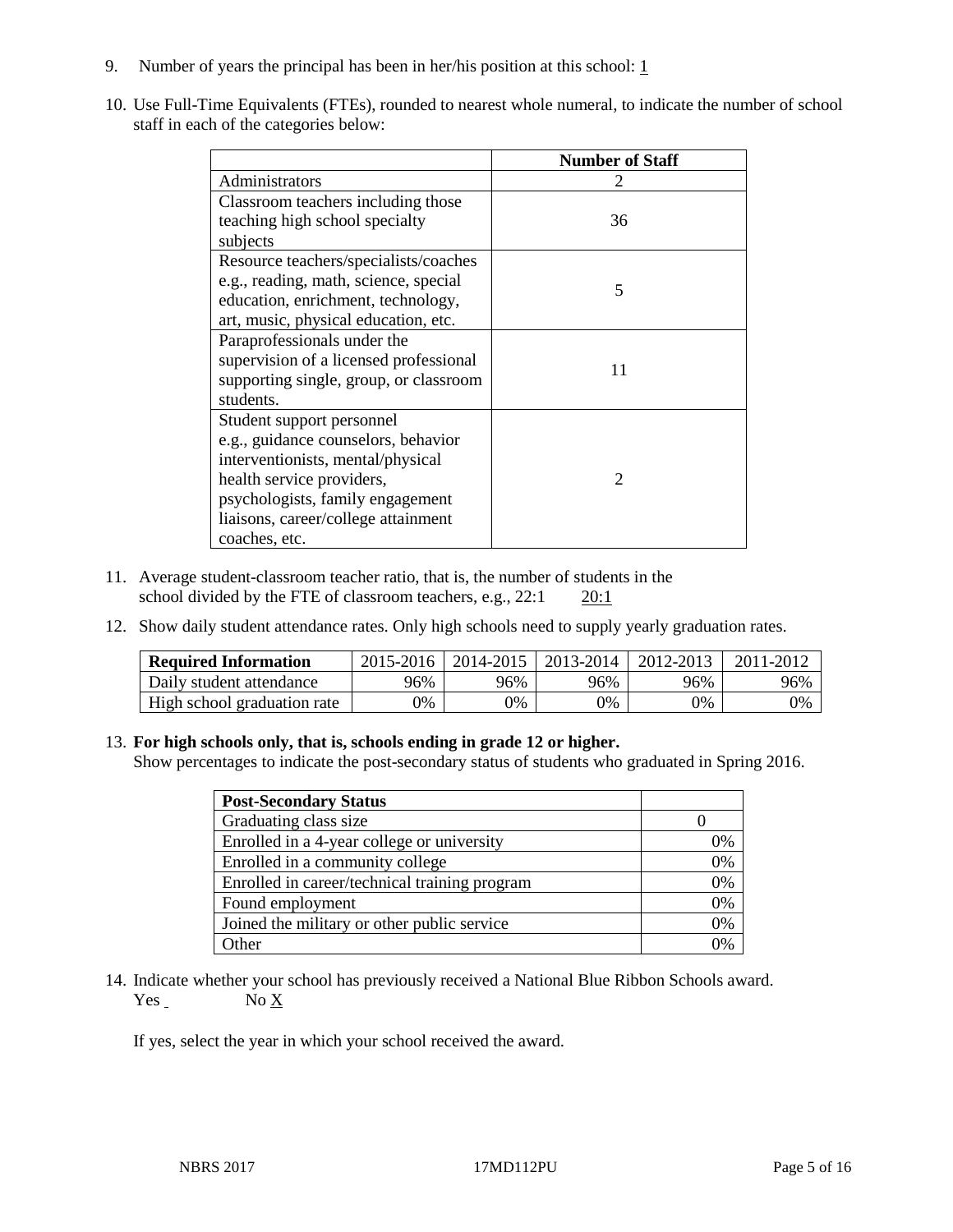15. In a couple of sentences, provide the school's mission or vision statement.

The mission of Sunderland Elementary School is to ensure that each student will have the opportunity to be involved in all phases of the learning process, acquire and apply knowledge, participate in the fine arts, realize a sense of physical well-being, and develop skills which will enable him/her to become a welladjusted, productive citizen.

16. **For public schools only**, if the school is a magnet, charter, or choice school, explain how students are chosen to attend.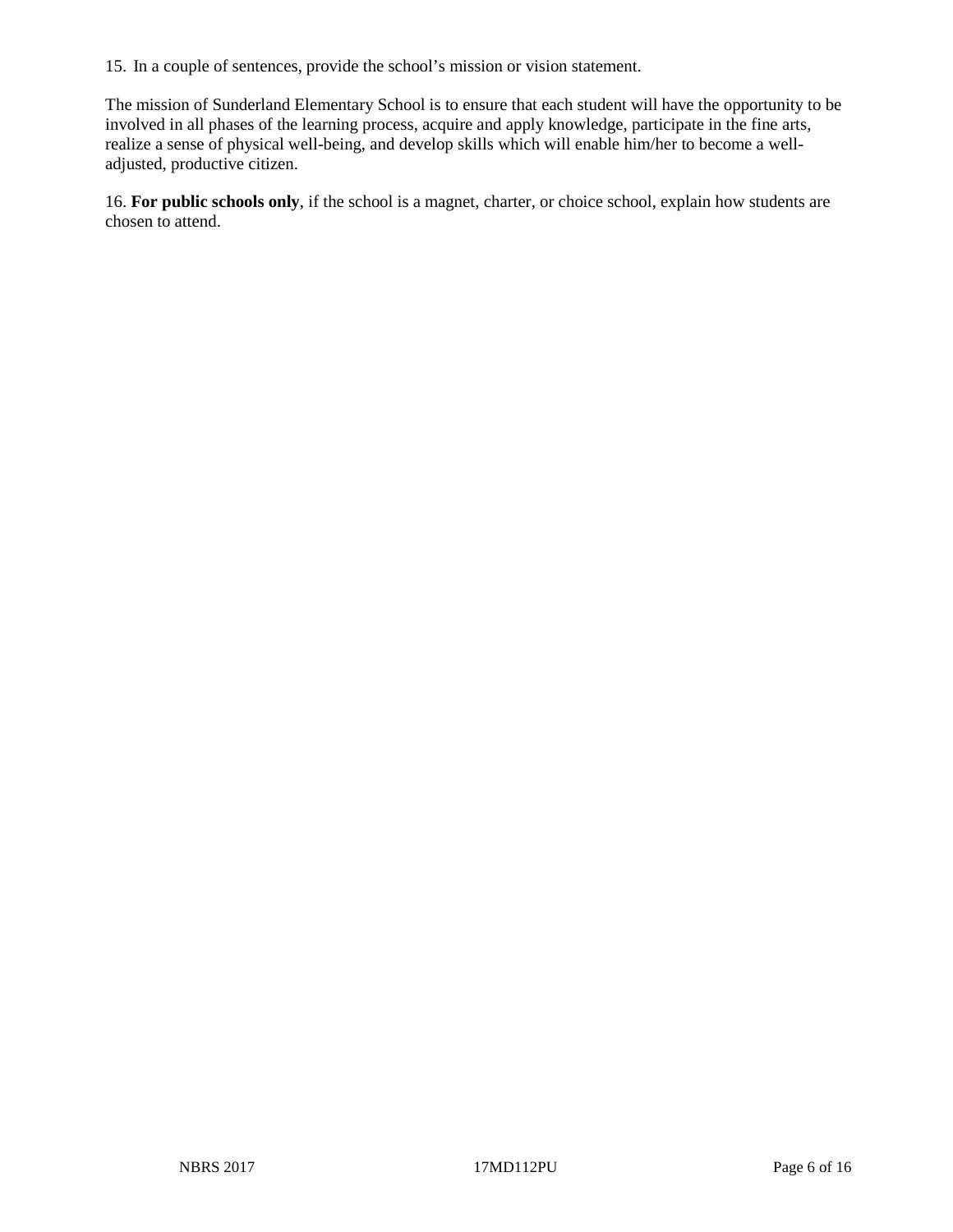# **PART III – SUMMARY**

Sunderland Elementary School is surrounded by rural agriculture in the Patuxent River watershed of the Chesapeake Bay which lies in Southern Maryland. We sit in the northern end of Calvert County in close proximity to the Patuxent Naval Station, Calvert Cliffs Nuclear Power Plant, and within driving distance to our Nation's Capital- Washington D.C. and our state capital- Annapolis, MD. Our county has 12 elementary schools and Sunderland serves 730 students ages of 3-11. The student population is 72.2% white, 13.5% African American, 9.1% Multi Race, 4.2% Hispanic, and 1% Asian. The school provides 11% of the students with special education services, as well as speech and language service for 15 not yet school age students as itinerate students. Our regional programs for early childhood special education provides services to 45 special education students. The school has 2.6% of the students with 504 plans to accommodate their needs. Sixteen percent of the students are served free and reduced meals. Less than 1% of students are English Language Learners.

The school population is reflective of the surrounding community. We have a growing population yet a rich history of many generations of families attending. We started as a small community school opening in 1988 and through change and growth, we have turned into the largest elementary school in our county.

Sunderland has a great reputation in the community as being a friendly, open environment where families and volunteers are welcomed and are a part of their child's education. Many of our staff members grew up in the community and have children who attend Sunderland. Our community support is large with our FSO (family school organization). The support is evident by the number of events run by our wonderful volunteers that are highly attended by our families. Some of these include: monthly skate nights, ice cream socials, movie nights, fall festivals, winter wonderland, and spring fair. Staff members voluntarily attend to support the events.

Staff members always feel supported and connected with the community. They strive for a partnership between the school and the families they serve. Many staff members sponsor after school clubs such as basketball, Lego, craft, and many other educational activities. Our related arts team sponsors different events like the art exhibit, chorus and band concerts, book fairs, and field day. The community also reaches out to help enrich the children's learning by volunteering to share their jobs during Career Day. These include local doctors, police officers, political affiliates, farmers, and tradesmen.

Sunderland is fortunate to collaborate with Chespax Environmental Program. Chespax programs are designed to provide students with an outdoor classroom with hands on activities. Kindergarteners receive visits from environmentalists that provide classroom lessons and outdoor activities to enrich their knowledge of animal adaptations. First graders explore the forested wetland of Battle Creek Cypress Swamp in Prince Frederick, Maryland. A visit to the local Appeal landfill and Anne Marie Garden Art Museum is where our second grade students engage in activities to learn about solid waste reduction. The third graders Chespax program entails raising terrapins and releasing them into the Chesapeake Bay as a part of a head start program. Fourth graders study fossils at the local Calvert Marine Museum in Solomons, Maryland. Fifth graders study Chesapeake oysters and visit Chesapeake Beach Fishing Creek for a hands-on adventure.

In the last several years, through growing environmental concerns and dedicated efforts of many staff, Sunderland has focused on recycling, addressing energy and wildlife conservation and environmental awareness for our youth. For more than ten years, our school pulled together a team of parents and educators to develop a green climate thus attaining Green School Certification. Achieving Green School status energizes students and staff to participate enthusiastically in our school-wide effort, making changes big and small, to reduce our carbon footprint on the environment and improve our stewardship of the earth. Each year on Earth Day, Sunderland 3rd graders celebrate with a visit to Northern High School's Lorax Club. Through a combination of curriculum and instruction, building-wide changes, after-school clubs and celebrations, our environmental enthusiasm is going strong.

Sunderland Elementary teachers strives to know the strengths and weaknesses of each student to create meaningful connections both academically and social-emotionally. Teachers diligently plan instruction that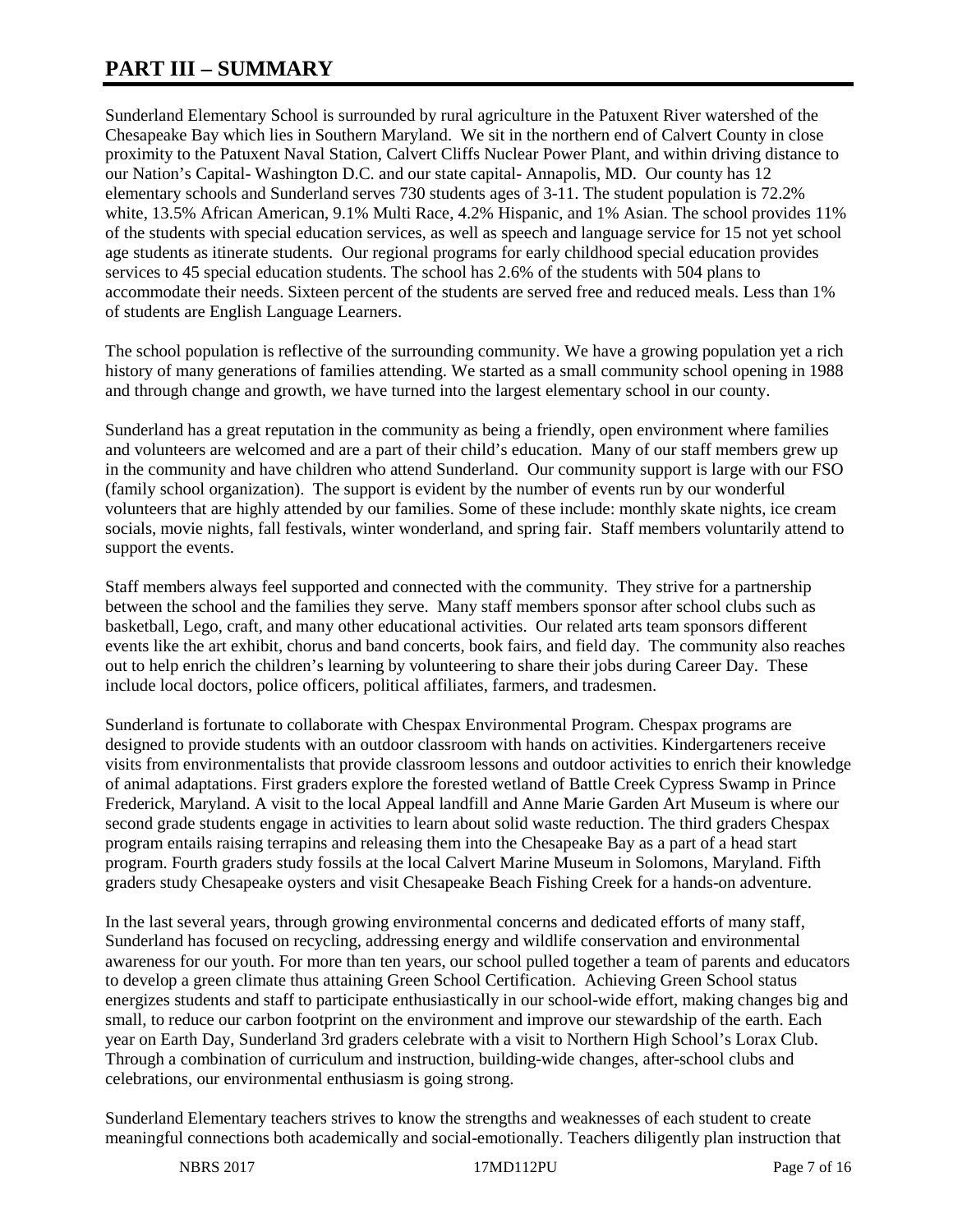allows for collaboration/group work and individual needs to be met. Data is analyzed to drive decisions that meet the standards and facilitate success. On weekends, during the summer and after school hours, teachers attend professional development opportunities to further their content knowledge and to keep abreast with the latest strategies. Teachers work collaboratively with other teachers, administrators, and learning specialists. Part of this includes, weekly Professional Learning Community (PLC) meetings allowing teachers time to review data, plan new initiatives, and discuss new research and strategies to benefit all students. Sunderland Elementary focuses on narrowing the gaps in student achievement.

In order to develop a well-rounded child, we provide many opportunities for students to participate in leadership roles in the classroom and throughout the school community. Students apply and are chosen based on academics and recommendations for programs such as the Seahawk Kindness Krew, Safety Patrols, and Student Council. Students take an active role in their own learning participating in data conferences, as well as short and long term goal setting. This helps to empower them personally and academically. Having students' goals in mind for planning, helps keep them a part of the team and gives them a voice.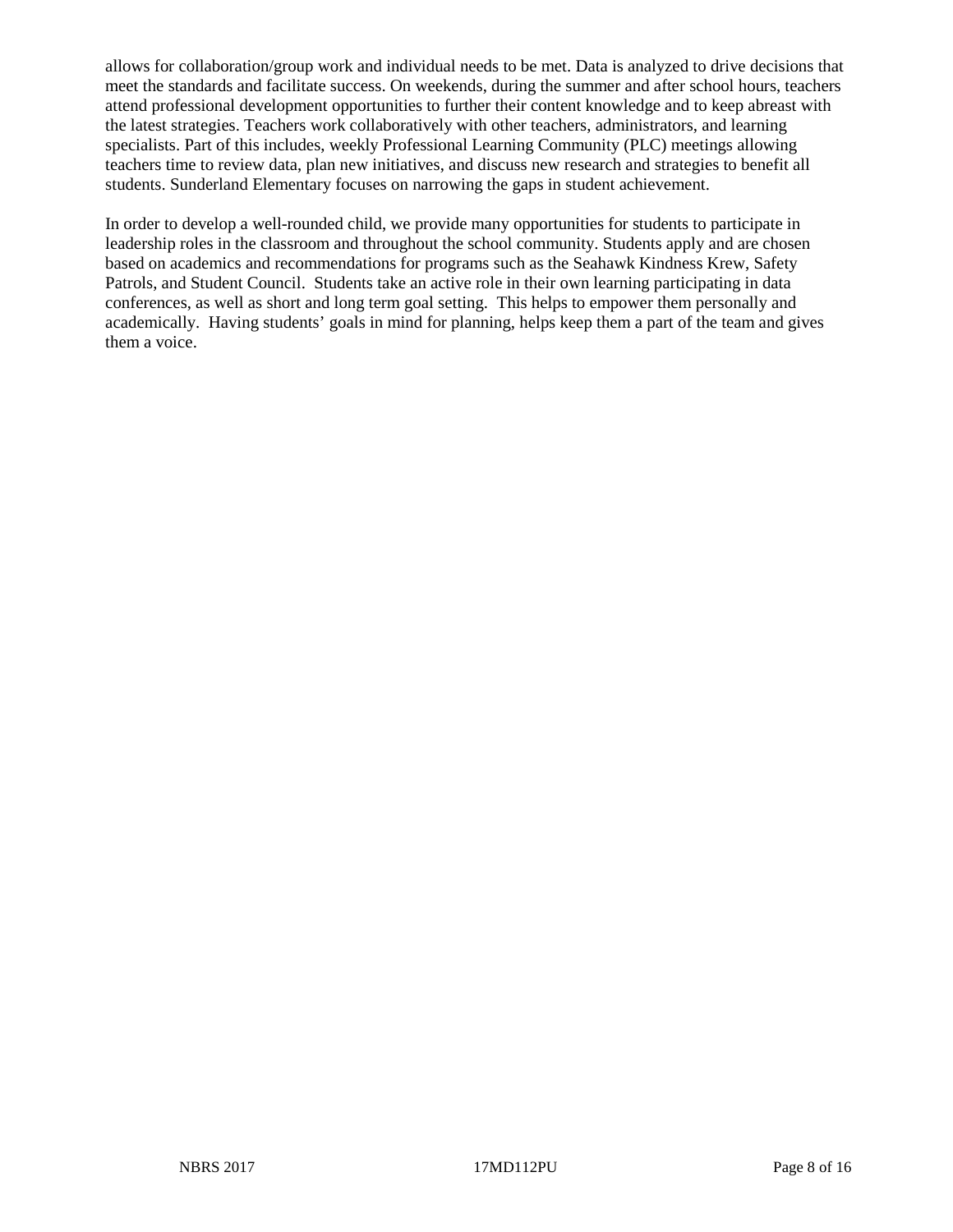# **1. Core Curriculum:**

Sunderland implements the Calvert County Public Schools curriculum which utilizes the Maryland College and Career Readiness Standards. Students advancing through the grades are expected to meet each year's grade-specific standards and retain or further develop skills and understandings mastered in preceding grades.

Within the English Language Arts (ELA) curriculum that is county developed based on the Maryland College and Career Readiness Standards, each component is a complex, integrated network requiring equal attention to fully develop a student's capacities to become a literate individual. The ELA integrated literacy framework considers the incorporation of systematic, explicit instruction, assessment for and of learning, responsible use of technology, and uses research based best practices. The integrated literacy classroom is child centered, developmentally appropriate, promotes thinking based learning, and ensures access for all. The integrated literacy teacher models lifelong learning, makes informed professional decisions, and strives to build positive relationships. Primary grade levels have an emphasis on decoding and encoding in order for students to develop foundational skills to access text with automaticity, while the intermediate grade levels emphasize the application of reading for meaning.

Students work within integrated units in ELA that connects literacy and informational texts to science and social studies content. Students utilize various strategies including using sign posts, think marks, anchor charts that allow for collaboration to extend and enrich learning.

All staff at Sunderland believe that all students can learn mathematics, and they deserve the opportunity to do so. We recognize that "mathematics is more than a collection of concepts and skills to be mastered; it includes methods of investigating and reasoning, means of communication, and notions of context." (NCTM p. 5) Using mathematics is a journey and a cycle, not just an application of a computational procedure to find an answer.

Through daily math instruction and real world applications, we build the students' conceptual understanding and ability to apply mathematics along with their procedural knowledge. Students who understand why a mathematical procedure works are far more apt to use their knowledge and understanding to problem-solve with less familiar tasks. Students need to interpret and construct knowledge, rather than just absorb it; that is why mathematics at all levels must foster active student involvement. Students work collaboratively to construct and deconstruct problems that mimic real world situations.

Our Social Studies program is based upon a program of studies aligned with the Maryland State Department of Education Social Studies Standards and The College, Career, and Civic Life (C3) Framework for Inquiry in Social Studies and is designed to engage students in critical thinking, problem solving, and participatory skills to become engaged citizens. At each level, Overarching Themes support curricula that is integrative and address the totality of human experience over time and regions. Each theme is focused on connecting with the past, linking to the present, and looking ahead to the future.

Teachers provide instruction to students using a variety of opportunities to conduct inquiry, develop and display data, synthesize findings, and make judgments. Lessons embed a comprehensive process of confronting dilemmas and making personal and civic decisions on information from multiple sources and perspectives. Lesson inquiry leads students through historical investigations that challenge them to think critically and make value-based decisions about social issues. The integration of literacy development is essential for students to access and learn disciplinary content. Teachers build discipline-specific literacy into daily instruction when and where appropriate.

Sunderland utilizes the Next Generation Science Standards as we prepare our students to be competitive in a global economy. We recognize that students need to have an in-depth understanding of how the world works, including all of the interwoven, interconnected pieces that make it up. They also need to apply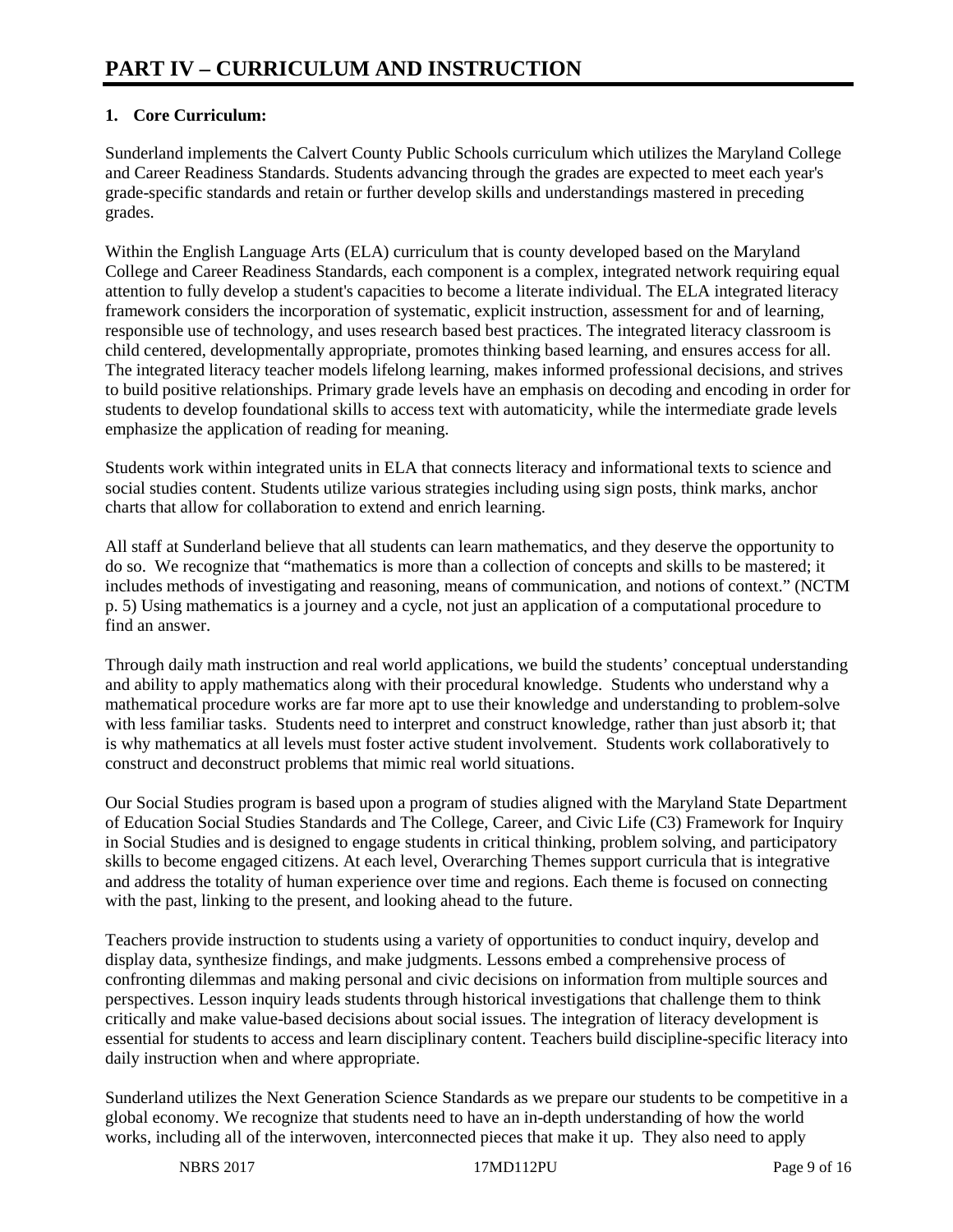advanced, systematic problem solving skills to real world problems in a collaborative manner in hopes of devising plausible solutions.

Our teachers create lessons that are designed to be highly engaging and enriched with technology to make each students' experience more meaningful, where students delve deeper into concepts through a threedimensional approach. This three-dimensional approach to science instruction incorporates the basic science concepts, along with the science and engineering practices and cross-cutting concepts that span multiple science contents.

Our school takes great pride in the belief that with a solid foundation, students can soar to great success. Our school is one of the few in our county with a regional pre-kindergarten program, as well as two regional inclusive pre-kindergarten classes and the HeadStart program. The Maryland State Department of Education requires that the pre-kindergarten program be made available to students who meet first priority criteria: disadvantaged economic status, homelessness and foster care. If space allows, other applicants who demonstrate a lack of school readiness may be considered.

Our pre-kindergarten programs were developed based on the Maryland Early Learning Standards which are based on Healthy Beginnings (emphasis on birth-age 3) and the Maryland College and Career Readiness Standards. The programs are high-quality, half day programs (ages 3-4) where our teachers focus on standards designed to ensure the implementation of high quality early childhood education, school readiness, and provides experiences that foster children's academic, social, emotional and physical development. Students learn and are successful in developing a solid foundation for learning due to the structure within the pre-kindergarten classroom environments, including effective classroom management, celebrating and recognizing difference and similarities through differentiated delivery of instruction for our youngest learners, and emphasizing the importance of social development.

#### **2. Other Curriculum Areas:**

Sunderland Elementary offers four related arts classes per week to all students in kindergarten through grade 5. Students attend art, music, media and physical education. Each related arts area has standards specific to their content with an emphasis on developing the whole child.

The fine arts are among humanity's greatest aesthetic and intellectual achievements. They communicate a broad range of ideas and feelings, and have been a primary means of transmitting culture throughout history. Their persuasive powers influence an enormous range of human activities. The arts are an integral part of every child's learning and cognitive development. As many districts have removed funding for the arts due to budget restrictions, Calvert county has continued to embrace the importance of fine arts.

Sunderland Elementary offers both visual art, general music and instrumental music. Students receive instruction in both visual art and music once a week beginning in Kindergarten with the option to participate in instrumental music classes, in addition to their general music classes, beginning in grade 4. We offer many opportunities for students to enrich their Arts experience by offering our SES Chorus in grades 3-5, All-County and Tri-County Honor music ensembles. Students experience a wide range of music utilizing instruments from other countries, developing their own melodies and lyrics, recording their own creations using IPADS, and performing.

The visual arts program educates, informs and involves students and the school community in meaningful child-centered experiences that develop artistic behaviors, critical and creative thinking, and production. Local galleries and businesses support special exhibits for student work and display student work to encourage young artists. Our students have displayed their art at the Calvert Marine Museum in Solomons Island as a tribute to our efforts to "Save the Bay" campaign. Our students are able to use various mediums to create their art from simple paper to clay where students see science at work in the kiln.

For many students, we find that they excel in the arts whereas they may struggle with some academics. When the arts are combined with the core content, many students excel. Sunderland is thankful to have the support of the local school system in developing an appreciation in our students for the arts.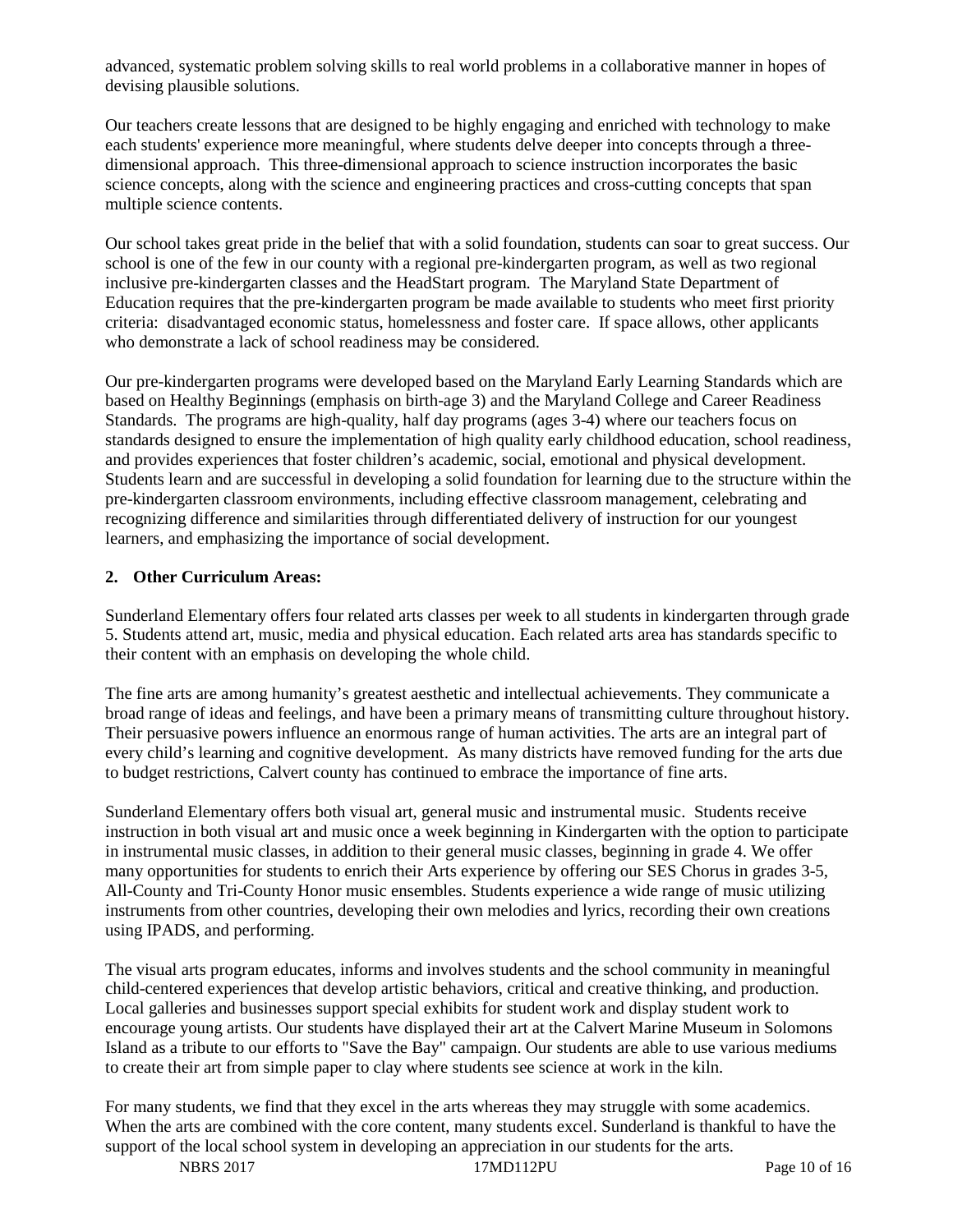All students in grades K - 5 participate in physical education classes twice per week to contribute to good health and encourage healthy choices. Not only do teachers focus on physical health, but they also emphasize good sportsmanship, collaboration and taking pride in your own accomplishment while encouraging others. Students learn various sports and physical skills to lead a healthy lifestyle.

Along with the 1:1 device program in grades 4-5, all students attend the media center where research skills and technology are taught. Students work in groups to solve problems and use various tools and websites to create products to share their new found knowledge. The traditional media still exists through book checkouts and read alouds that model fluency and prosody, but the media center is also our technology hub. The student news network is run by the media specialist who oversees the program.

#### **3. Instructional Methods, Interventions, and Assessments:**

When it comes to instruction Sunderland Elementary staff is committed to fostering the growth of each individual student. Through collaboration with teachers, instructional assistants, volunteers, administrators and parents it is our resolute purpose to inspire students to reach their maximum potential. Collaborative planning, differentiated instruction, flex time, researched based interventions, enrichment and technology infused instruction are the umbrella to the instructional approaches used here at SES to benefit students.

High quality instruction begins with effective grade level teams who plan collaboratively with special educators, related arts teachers, other grade levels and community volunteers. Sunderland Elementary has an entire classroom devoted to co-teaching at each grade level where special education and regular education teachers can more effectively meet the needs of the varied levels of learners. Student IEP, 504 plans and any other intervention needs are prioritized within each classroom, as well as the needs of the most advanced learners. Data driven instruction is carefully planned and implemented through flexible grouping and daily instruction. At each grade level and in some cases across grade level, students are provided the opportunity to receive additional remediation, enrichment, and flexible instruction based on the needs of students without missing daily instruction. Professional Learning Communities have been developed, in grade level, cross grade level, and cross curricular teams to discuss and develop the strategies and interventions that are needed to target specific groups of students.

Our instructional approaches begin with heterogenous classrooms that are differentiated to meet the needs of all levels through problem and strategy based learning. Also, we have specialized teachers in all content areas which helps us maintain high levels of achievement. We utilize those strengths by departmentalizing in grade levels 2-5. However, a new model in which we are bidding is an integrated cross curricular classroom where one teacher assimilates all subjects and has the freedom to hone in on skills rather than be tied to a time schedule by subject area. We also use our flexible grouping time, along with classroom instruction to reach our identified ALP (Advanced Learning Program) students. There are tasks developed by teachers and our BOE that allow us to enrich within each student's current grade level. To maintain student centered classrooms where the teachers are facilitators, we combine what we know from experience as well as from professional development opportunities to build our repertoire of learning. We use math tool kits, writing tool kits, anchor charts, Interactive Science Notebooks/Reader's Response Journal/Writer's Notebook/Math Notebooks, and portfolios. At any point, here at SES, our "Walls Can Talk." As you walk through our building you wouldn't even need to talk with anyone, as the walls will tell the story of all the learning the occurs here at SES.

We utilize technology to enhance everyday instruction. Our wireless technology supports Smartboards in every classroom, along with 4th and 5th graders have 1 to 1 devices, and every other grade level has a combination of desktop computers, laptops, iPad and/or tablets. Teachers use programs such as One Note and Microsoft Classroom to allow students to house information from school to home and grade to grade.

NBRS 2017 17MD112PU Page 11 of 16 SES works tirelessly to close the gap for all students through the use of many assessment types. Examples of assessments are formal and informal observation, county/teacher created check-ups for ELA, Math, Science, Physical Education and Health. We also do standardized testing such as, Cog-At, Science MISA, PARCC, and Primary Talent Development. Minority students and students with disabilities test scores are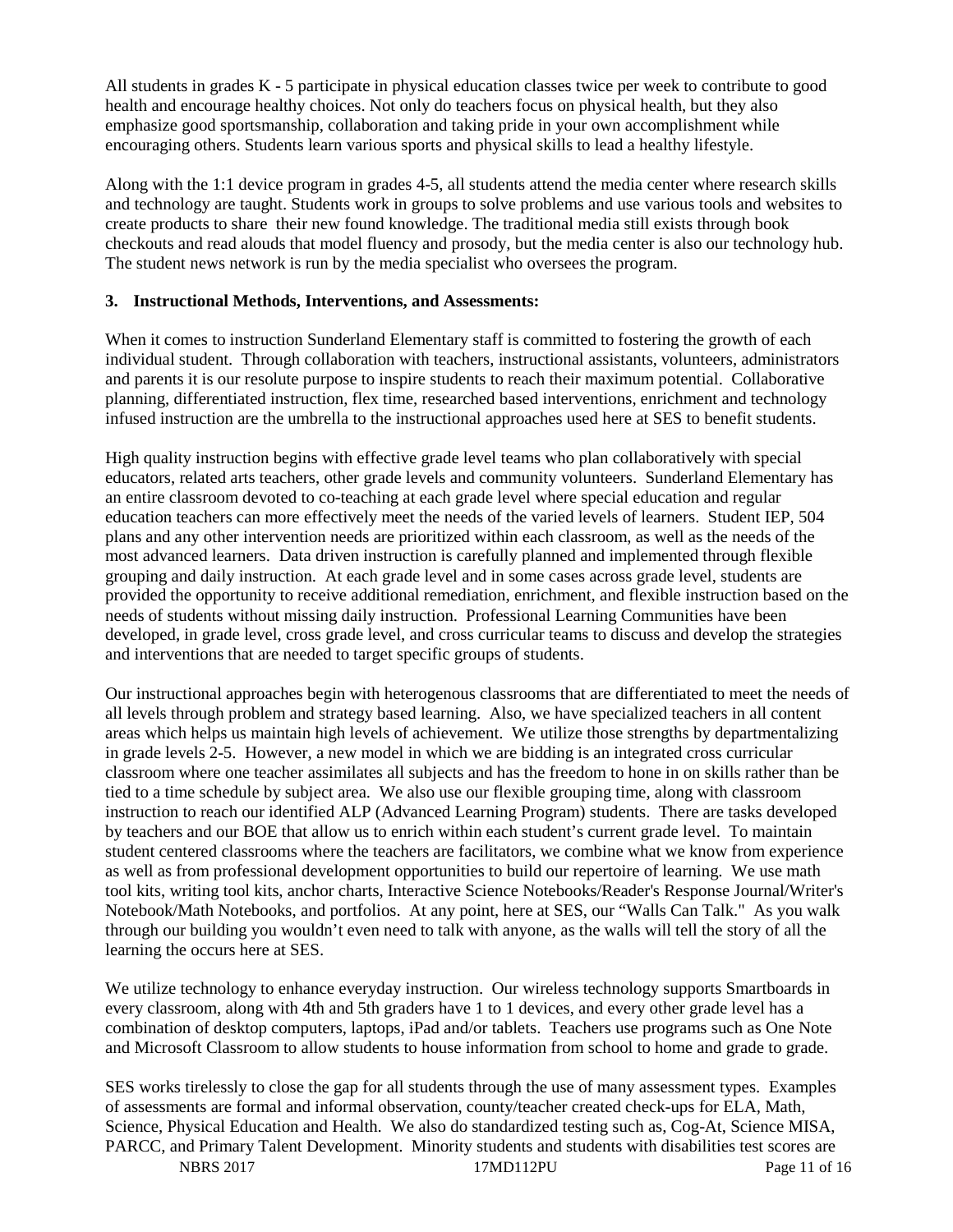discrepant from their non-minority and non-disabled peers based on student performance on county developed system wide assessments, as well as, PARCC scores. Through the use of Universal Designs for Learning strategies (UDL), SIOP strategies to incorporate more language skills, and local mentorship programs to establish solid relationships with students, our positive trend towards improvement continues for all subgroups with a goal of closing the gap.

Sunderland continues to maintain exceptional achievement through teamwork. Our school is a well-oiled machine filled with teachers, support staff, leadership team, building service team, parents, community members that are serious about teaching children and committed to making a difference in their lives and making learning memorable. We maintain high expectations by building relationships with students and their families, holding all students to high academic standards, and maintaining consistent school wide behavioral expectations.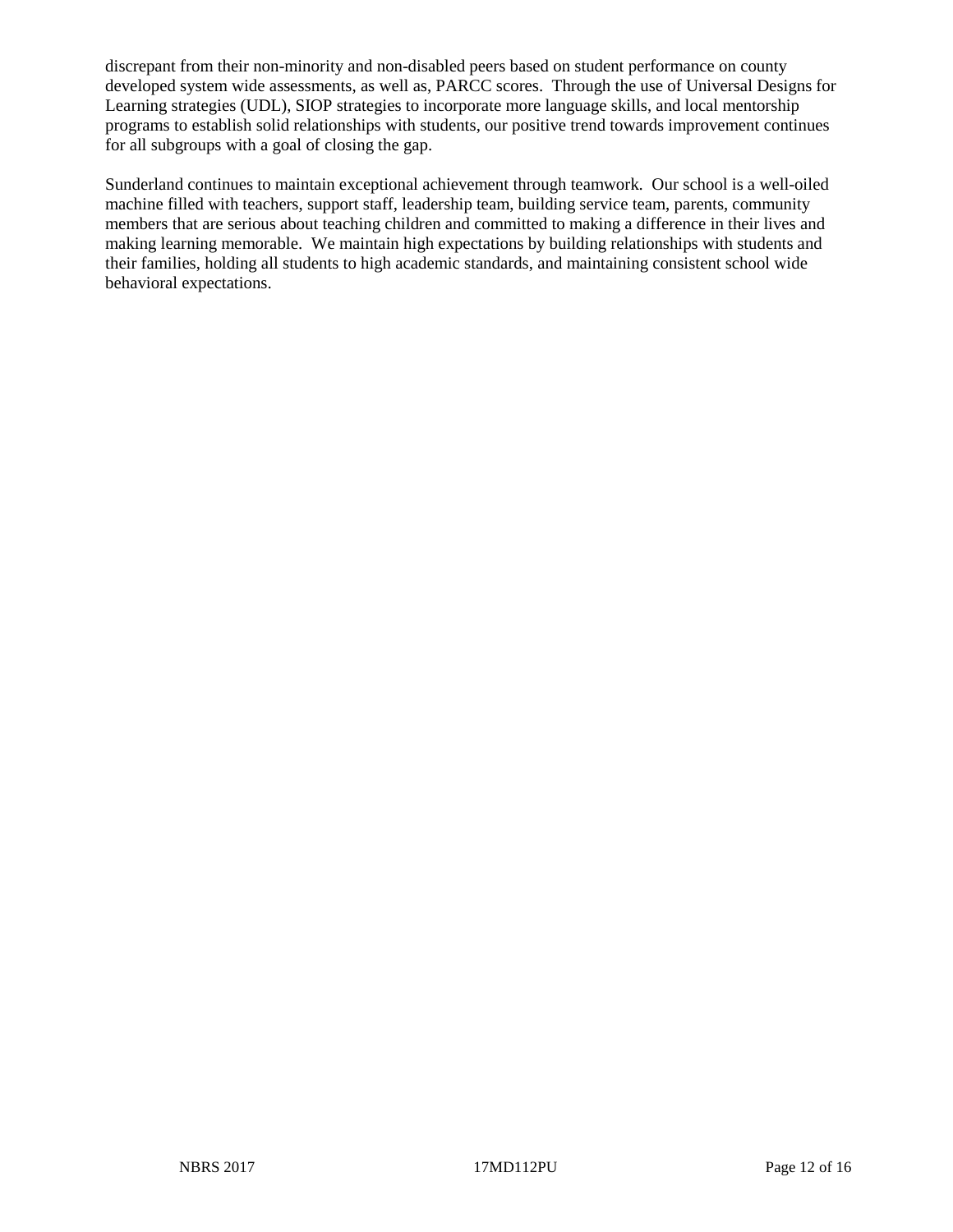# **1. School Climate/Culture:**

It is the mission of Sunderland Elementary School to ensure that each student will have the opportunity to be involved in all phases of the learning process, acquire and apply knowledge, participate in the fine arts, realize a sense of physical well-being, and develop skills which will enable him/her to become a welladjusted, productive citizen. We reinforce this mission each morning as students and staff recite the school pledge which focus on our three R's: Respect; Responsibility; and Ready to Learn. With a positive focus on character, incentives are offered quarterly through a variety of activities, such as grade level dances. Each of SES staff encourages practices that provide for a nurturing environment which is respectful and safe. Classroom behavior charts are utilized school wide and include opportunities for students to redeem their behaviors through a clip up and clip down system. Sunderland's school mascot, SPIRIT, named by a student through a contest, reinforces multiple character qualities. "SPIRIT" represents Sunderland Promotes Integrity, Responsibility, Independence, and Trust. Teachers and staff utilize Spirit Grams to recognize exemplary student behavior and random acts of kindness, which are shared on Seahawk News/morning announcements.

A variety of programs enrich student interest and growth. Sunderland offers after school clubs such as International Cooking Club, Basketball, Sign Language, Color Me Calm, Math Club, Drama, and Lego Robotics. Additional supports for students are available through a variety of groups offered by the school counselor such as Social Skills, New Student, Grief, and Friendship. Sunderland has a history of encouraging parent and community involvement through special days that enhance student excitement and engagement such as Grandparents/VIP Day, American Education Week, Field Day, Red Ribbon Week, 100th Day Celebrations, and Career Day. Every Friday is Sunderland Spirit Day where students and staff are encouraged to wear school colors or Sunderland FSO spirit wear, blue and white.

Sunderland teachers feel valued and supported by parents, students, administration, and colleagues. Sunderland FSO celebrates Teacher Appreciation Week by providing all staff with lunch for the entire week. Parent volunteers provide critical support to both teachers and students in the classroom setting. Colleagues offer a variety of support through sharing of best practices through weekly PLC meetings and monthly staff meetings. Additionally, monthly staff lounge festivities are coordinated by grade level teams and off-site activities are planned periodically.

Sunderland Elementary benefits from a close-knit community through a number of programs, including Heartfelt Backpacks that ensure weekend meals, Coats of Many Colors provides coats for children in need, Angel Tree offers families support over the holiday season. Although Sunderland serves a large area and has an enrollment over 700 students, it has a history of maintaining a close knit community school.

# **2. Engaging Families and Community:**

Sunderland Elementary, in collaboration with the Family School Organization (FSO), offers a variety of opportunities for Sunderland families and community to get involved in. Parent representatives are active members on the FSO and Wellness Committee. Each year Sunderland invites parents to sponsor afterschool clubs offering a variety of extracurricular experiences for children. The FSO invites families to participate in annual events, such as Ice Cream Social, Movie Nights, Variety Show, and Spring Festival, among others. A variety of Fundraisers, such as Boosterthon and Harlem Wizards, encourage interactive support from parents and across the county, while raising money to enhance learning opportunities for SES students at the same time. Local businesses sponsor and support events within the school.

The Sunderland staff coordinate regular events to inform families and invite them to participate in their child's education. At the start of each school year, the New Family Orientation and Meet Your Teacher invite families to visit school prior to the first day and provides information to new families and allow opportunity for families to meet their teacher prior to the first day. Sunderland regularly celebrates Red Ribbon Week and American Education Week with special days for students and families. Parent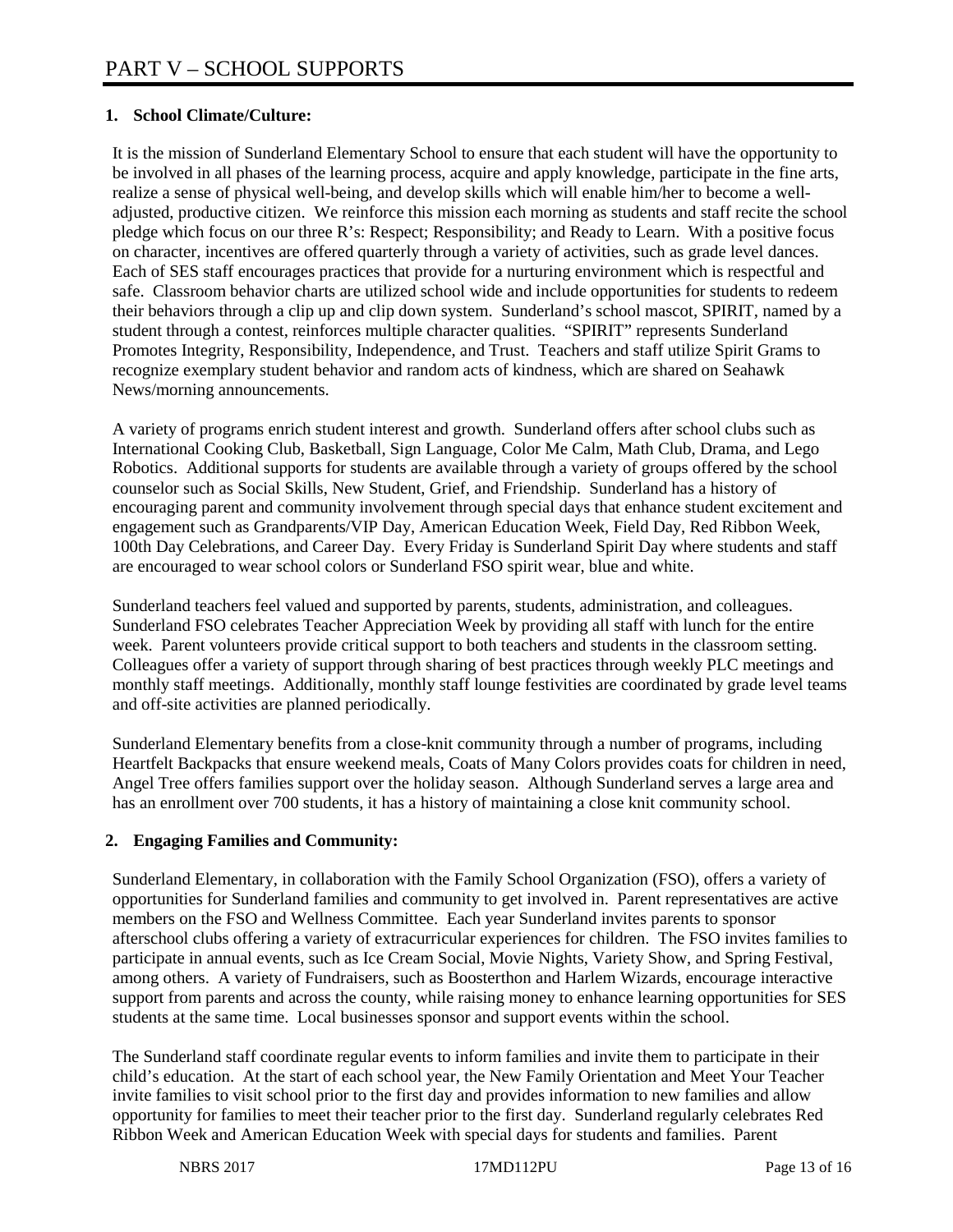volunteers are critical to the success of school events such as Art and Music Expo, Field Day, classroom support, and tutoring. Beyond the immediate family, special days to invite Very Important People (VIP), such as grandparents, aunts, uncles, and other extended family are hosted by the school to further build the community connection that is reflective of the changes in society and various types of family structures. Classroom volunteers are celebrated at the end of the year with a Volunteer Luncheon coordinated by school staff.

Crucial to engaging families and community is ongoing communication. Sunderland utilizes multiple means to make families and community aware of events. Monthly newsletters and urgent messages are delivered using SchoolMessenger. Classroom teachers have website and utilize other forms of technology to keep families informed of events. Parents are able to utilize Home Access Center (HAC) to monitor their child's academic progress. The tool allows parents to set up automatically generated updates with specific parameters determined by the parent and student. Teachers are able to communicate with families within this secure tool to make notations regarding progress.

# **3. Professional Development:**

Sunderland recognizes the need for teachers to have ongoing and regular opportunities to learn from each other. We feel that ongoing professional development keeps teachers up-to-date on new research on how children learn, emerging technology tools for the classroom, and new curriculum resources.

The county offers monthly professional learning opportunities for all administrators to continuously build their capacity as an instructional leader. There has been an emphasis on the Instructional leadership capacity and deemphasizing the "building manager" role for administrators. Sunderland's administrative team attends county level trainings for teachers. The principal and vice principal participate in county level PLC's to discuss practices and trends in education in other schools within our system.

The school's leadership provides structures within the school day to build the capacity of each staff member through teacher's learning from teachers through extended planning days, committees that have representatives from all areas and level of support and weekly team level Professional Learning Communities (PLC). The PLC's are facilitated by the principal, vice principal or dean, along with a teacher leader, for having data driven dialogues where teams analyze both county level assessments and grade level school developed assessments to determine strengths and weaknesses in curriculum areas. Some PLC's are guided by a content level supervisor or learning specialist from the county. Anytime we ask for additional training for a specific standard, our county provides the assistance to clarify and provide additional learning opportunities. We also have the sharing of best practices and team building activities that focus on problem solving skills. It is our belief that just as we encourage students to take risks without judgment to solve problems, all staff, from administrators to support staff, is encouraged to seek new learning, implement new strategies and utilize new resources. Monthly staff meetings are used to provide professional development across all grade levels and related arts areas. We are all learners and we share our learning experiences with the students, as well.

As a school that has a 1:1 device program in grades 4-5, training and opportunities to collaborate with our system's IT department has allowed our teachers to implement One Note and other on line tools to extend and enrich student learning. Our county offers periodic professional development days to examine and teach new curriculum units or strategies, along with ongoing workshops and classes online and face to face. On weekends, during the summer and after school hours teachers attend professional development opportunities to further their content knowledge and to keep abreast with the latest strategies through book studies sponsored at the county as well as at the school level. Teachers work collaboratively with other teachers, administrators, and learning specialists.

# **4. School Leadership:**

The administrative team at Sunderland believes that we are all learners and by working together with all stakeholders, our students will develop an "I can!" attitude to be successful decision makers and problem solvers to contribute to our community. Every decision that is made is based on two simple questions,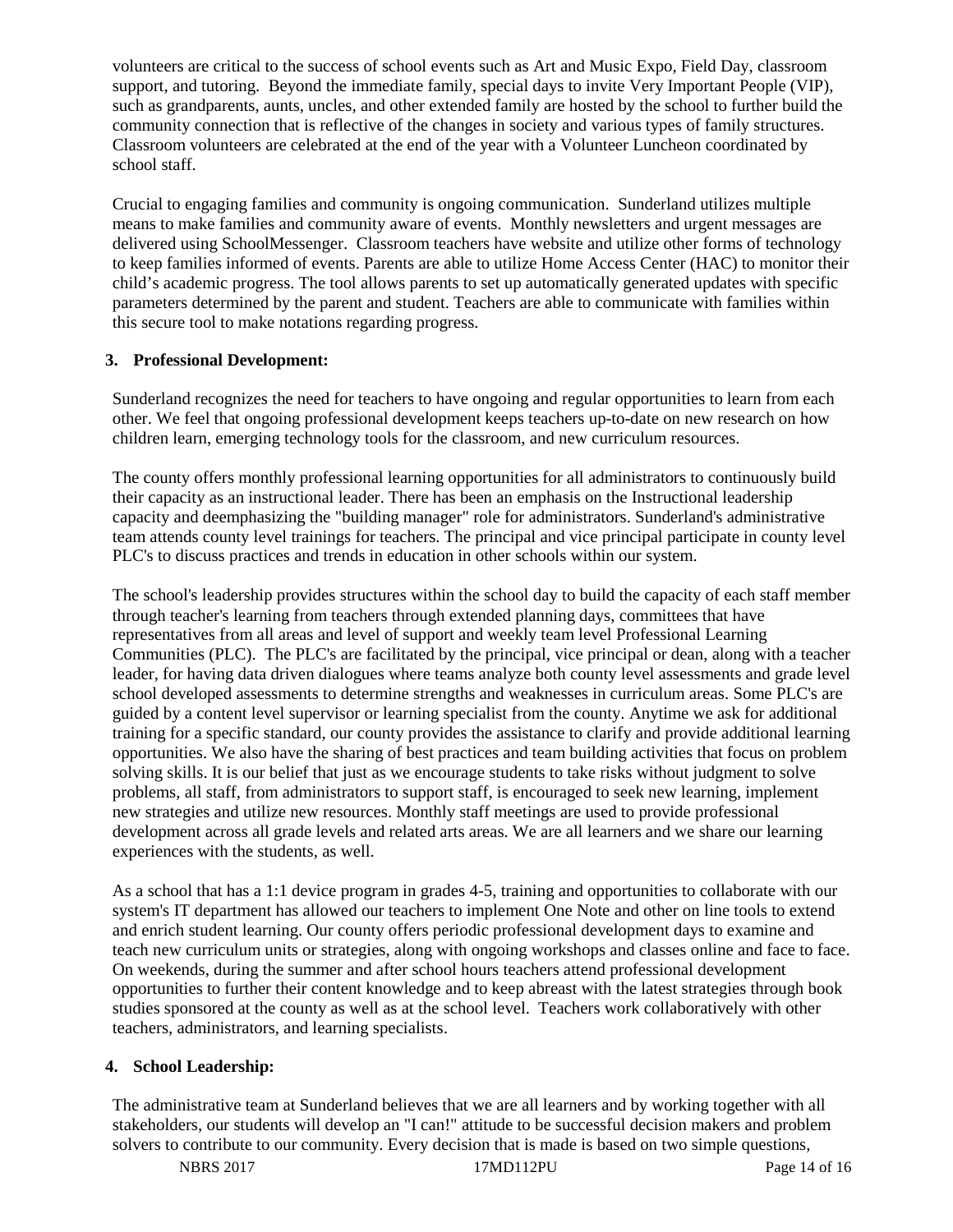"How will this impact the students? How does this support our vision for our school?"

The daily instructional schedule was developed to maximize instructional time and decrease transitions and interrupted blocks of instruction. Within the schedule, PLC's and committee work time is embedded. Our principal and vice principal work with committees and committee leaders within the building that have representatives from all grades, related arts and support staff.

The principal co-facilitates the Collaborative Instructional Team (CIT) with a teacher leader. This team discusses and explores the instructional impacts of various factors on student achievement. Efficacy and mindset are the focus topics for this year. The committee developed a plan with input from their grade level teams on increasing efficacy within students and how their mindset contributes to their success. Along with the outreach to the students, our team works together with the FSO executive board to provide parent workshops and book studies. Parent participation in the book study on Growth Mindset increased by 20% over the participation from last year's book study "How to Talk with my Child."

The principal is new to the school for the 2016-2017 school year. Sunderland is her first school as a principal. She has attended all FSO events and most community events to foster strong relationships within the community. She visits local businesses as a customer, but takes the opportunity to discuss ways the business can help support the students either through mentorship or by financially supporting school initiatives. Along with community relationships, the principal and vice principal visit classrooms and the cafeteria to ask students questions about their learning or task at hand, but they will ask about students' sports or family, as well. High expectations have been set for all students, as well as staff. As a new principal, she recognizes the value of building relationships with all students, staff, families and community members, while being an instructional leader and ensuring all policies and procedures are in place for safety and security to allow for the greatest success for all learners.

The vice principal works in conjunction with the principal to oversee all programs in the building, but is responsible for special education programs and acts as the test coordinator. The vice principal facilitates specific grade level PLC's as well as the special education PLC. However, it is not unusual to have both administrators and the dean participate and brainstorm ideas with the special education team since this is an area where our student performance is discrepant from the general education performance.